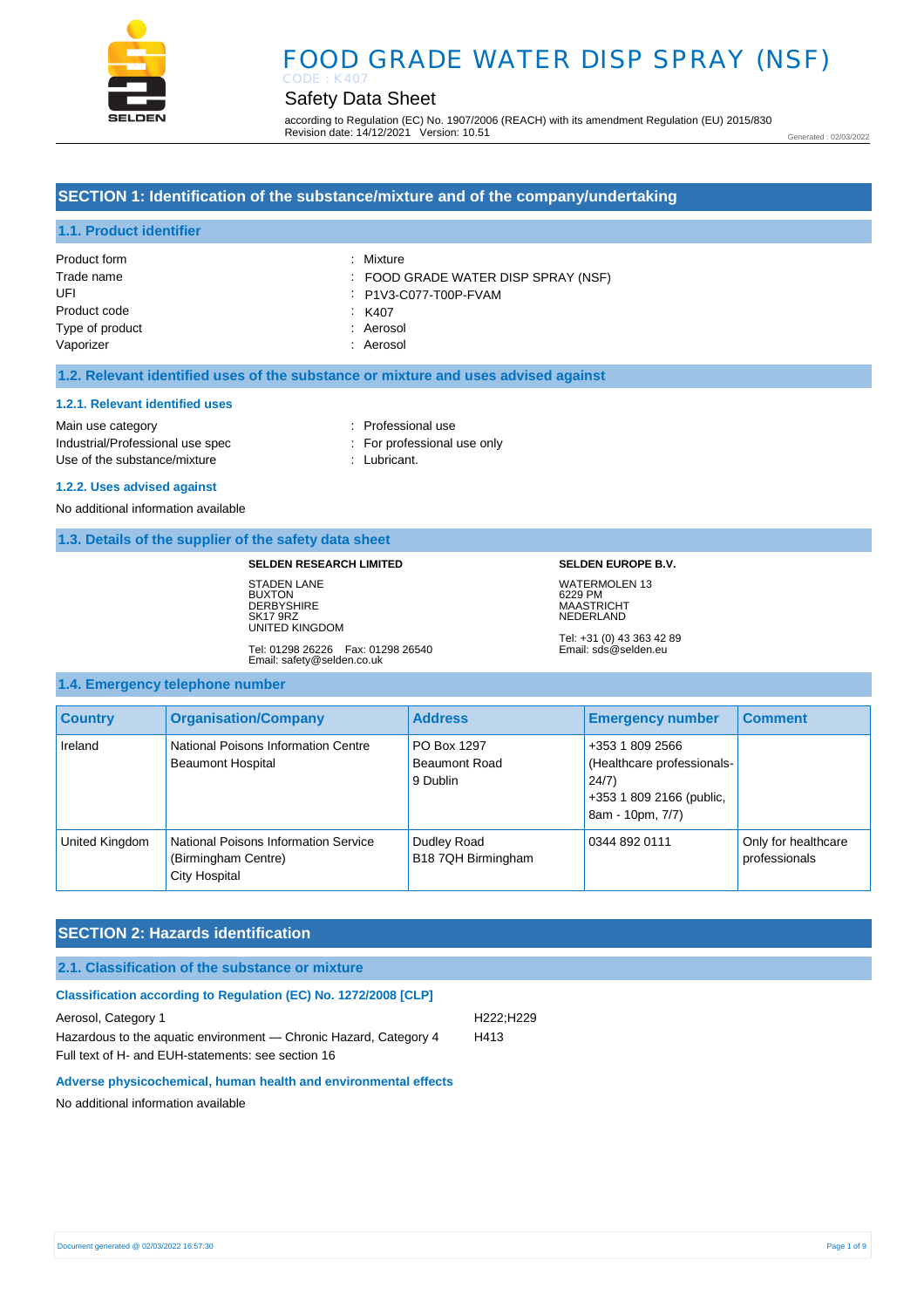# Safety Data Sheet

according to Regulation (EC) No. 1907/2006 (REACH) with its amendment Regulation (EU) 2015/830

| 2.2. Label elements                                        |                                                                                                                                                                                                                                                                                                                                                                    |
|------------------------------------------------------------|--------------------------------------------------------------------------------------------------------------------------------------------------------------------------------------------------------------------------------------------------------------------------------------------------------------------------------------------------------------------|
| Labelling according to Regulation (EC) No. 1272/2008 [CLP] |                                                                                                                                                                                                                                                                                                                                                                    |
| Hazard pictograms (CLP)                                    |                                                                                                                                                                                                                                                                                                                                                                    |
| Signal word (CLP)                                          | GHS02<br>Danger                                                                                                                                                                                                                                                                                                                                                    |
| Hazard statements (CLP)                                    | : H222 - Extremely flammable aerosol.<br>H229 - Pressurised container: May burst if heated.<br>H413 - May cause long lasting harmful effects to aquatic life.                                                                                                                                                                                                      |
| Precautionary statements (CLP)<br><b>EUH-statements</b>    | : P102 - Keep out of reach of children.<br>P210 - Keep away from heat, hot surfaces, sparks, open flames and other ignition sources.<br>No smoking.<br>P211 - Do not spray on an open flame or other ignition source.<br>P251 - Do not pierce or burn, even after use.<br>P410+P412 - Protect from sunlight. Do not expose to temperatures exceeding 50 °C/122 °F. |
|                                                            | : EUH066 - Repeated exposure may cause skin dryness or cracking.                                                                                                                                                                                                                                                                                                   |
| 2.3. Other hazards                                         |                                                                                                                                                                                                                                                                                                                                                                    |

No additional information available

# **SECTION 3: Composition/information on ingredients**

#### **3.1. Substances**

#### Not applicable

#### **3.2. Mixtures**

| <b>Name</b>                                                                                                                                      | <b>Product identifier</b>                                                  | $\frac{9}{6}$ | <b>Classification according to</b><br><b>Regulation (EC) No. 1272/2008</b><br><b>[CLP]</b> |
|--------------------------------------------------------------------------------------------------------------------------------------------------|----------------------------------------------------------------------------|---------------|--------------------------------------------------------------------------------------------|
| Hydrocarbons, C10-12, isoalkanes, <2% aromatics                                                                                                  | CAS-No.: 90622-57-4<br>EC-No.: 923-037-2<br>REACH-no: 01-2119471991-<br>29 | $30 - 60$     | Flam. Lig. 3, H226<br>Asp. Tox. 1, H304<br>Aquatic Chronic 4, H413                         |
| <b>CARBON DIOXIDE</b><br>substance with national workplace exposure limit(s)<br>(IE, GB); substance with a Community workplace<br>exposure limit | CAS-No.: 124-38-9<br>EC-No.: 204-696-9<br>REACH-no: Exempt                 | $1 - 5$       | Press. Gas (Comp.), H280                                                                   |

Product subject to CLP Article 1.1.3.7. The disclosure rules of the components is modified in this case. Full text of H- and EUH-statements: see section 16

# **SECTION 4: First aid measures**

| 4.1. Description of first aid measures                           |                                                                                                                                                                                     |
|------------------------------------------------------------------|-------------------------------------------------------------------------------------------------------------------------------------------------------------------------------------|
| First-aid measures general                                       | : Get medical advice/attention if you feel unwell.                                                                                                                                  |
| First-aid measures after inhalation                              | : Remove person to fresh air and keep comfortable for breathing.                                                                                                                    |
| First-aid measures after skin contact                            | : Wash skin with plenty of water. Take off contaminated clothing.                                                                                                                   |
| First-aid measures after eye contact                             | : Rinse cautiously with water for several minutes. Remove contact lenses, if present and easy<br>to do. Continue rinsing. If eye irritation persists: Get medical advice/attention. |
| First-aid measures after ingestion                               | : Do NOT induce vomiting. Rinse mouth. Drink plenty of water. Get medical advice/attention.                                                                                         |
| 4.2. Most important symptoms and effects, both acute and delayed |                                                                                                                                                                                     |
| Symptoms/effects                                                 | Not expected to present a significant hazard under anticipated conditions of normal use.                                                                                            |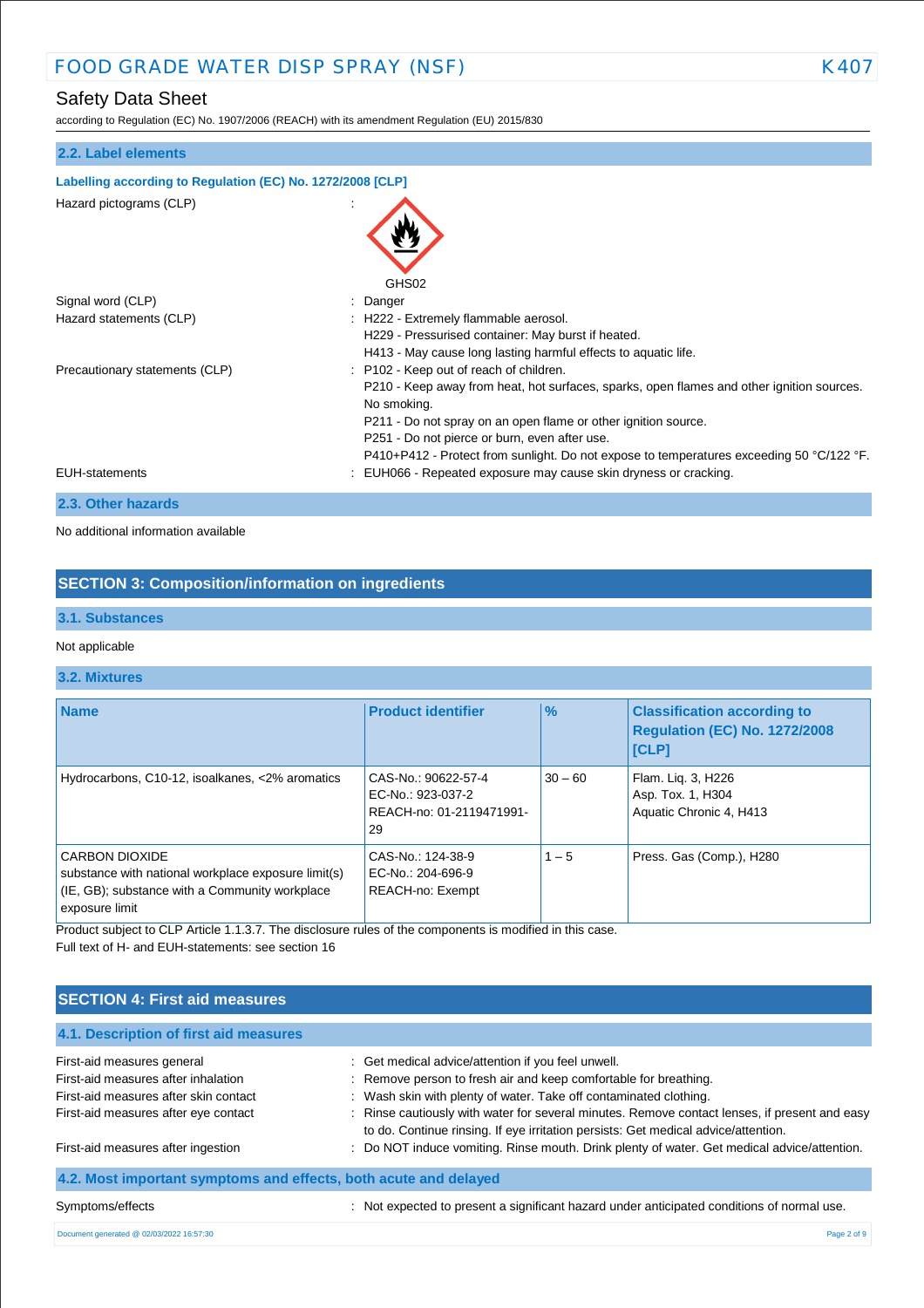| FOOD GRADE WATER DISP SPRAY (NSF)                                                                                                                                            |                                                                                                                                                                                                                                                                                                                                                     | K407 |
|------------------------------------------------------------------------------------------------------------------------------------------------------------------------------|-----------------------------------------------------------------------------------------------------------------------------------------------------------------------------------------------------------------------------------------------------------------------------------------------------------------------------------------------------|------|
| <b>Safety Data Sheet</b><br>according to Regulation (EC) No. 1907/2006 (REACH) with its amendment Regulation (EU) 2015/830                                                   |                                                                                                                                                                                                                                                                                                                                                     |      |
| Symptoms/effects after inhalation<br>Symptoms/effects after skin contact<br>Symptoms/effects after eye contact<br>Symptoms/effects after ingestion<br>Treat symptomatically. | : High concentration of vapours may induce: headache, nausea, dizziness.<br>Repeated exposure may cause skin dryness or cracking.<br>: Causes eye irritation.<br>: May cause a light irritation of the linings of the mouth, throat, and gastrointestinal tract.<br>4.3. Indication of any immediate medical attention and special treatment needed |      |
| <b>SECTION 5: Firefighting measures</b>                                                                                                                                      |                                                                                                                                                                                                                                                                                                                                                     |      |
| 5.1. Extinguishing media                                                                                                                                                     |                                                                                                                                                                                                                                                                                                                                                     |      |
| Suitable extinguishing media                                                                                                                                                 | : Carbon dioxide. Dry powder. Foam.                                                                                                                                                                                                                                                                                                                 |      |
| 5.2. Special hazards arising from the substance or mixture                                                                                                                   |                                                                                                                                                                                                                                                                                                                                                     |      |
| Fire hazard<br>Explosion hazard                                                                                                                                              | : Extremely flammable aerosol.<br>: Explosion risk in case of fire.                                                                                                                                                                                                                                                                                 |      |
| 5.3. Advice for firefighters                                                                                                                                                 |                                                                                                                                                                                                                                                                                                                                                     |      |
| Firefighting instructions                                                                                                                                                    | : Use water spray or fog for cooling exposed containers.                                                                                                                                                                                                                                                                                            |      |
| <b>SECTION 6: Accidental release measures</b>                                                                                                                                |                                                                                                                                                                                                                                                                                                                                                     |      |
|                                                                                                                                                                              | 6.1. Personal precautions, protective equipment and emergency procedures                                                                                                                                                                                                                                                                            |      |
| General measures                                                                                                                                                             | : Remove ignition sources.                                                                                                                                                                                                                                                                                                                          |      |
| 6.1.1. For non-emergency personnel                                                                                                                                           |                                                                                                                                                                                                                                                                                                                                                     |      |
| Emergency procedures                                                                                                                                                         | : Evacuate unnecessary personnel.                                                                                                                                                                                                                                                                                                                   |      |
| 6.1.2. For emergency responders                                                                                                                                              |                                                                                                                                                                                                                                                                                                                                                     |      |
| Protective equipment                                                                                                                                                         | : Use personal protective equipment as required.                                                                                                                                                                                                                                                                                                    |      |

**6.2. Environmental precautions**

Avoid release to the environment.

| 6.3. Methods and material for containment and cleaning up |                                                                                                                    |
|-----------------------------------------------------------|--------------------------------------------------------------------------------------------------------------------|
| For containment<br>Methods for cleaning up                | : Collect spillage.<br>: Soak up spills with inert solids, such as clay or diatomaceous earth as soon as possible. |
| <b>6.4. Reference to other sections</b>                   |                                                                                                                    |

For further information refer to section 8: "Exposure controls/personal protection". For further information refer to section 13.

| <b>SECTION 7: Handling and storage</b>                                                 |                                                                                                                                                                                         |
|----------------------------------------------------------------------------------------|-----------------------------------------------------------------------------------------------------------------------------------------------------------------------------------------|
| 7.1. Precautions for safe handling                                                     |                                                                                                                                                                                         |
| Additional hazards when processed<br>Precautions for safe handling<br>Hygiene measures | : Do not pierce or burn, even after use.<br>: Do not spray on an open flame or other ignition source.<br>: Do not eat, drink or smoke when using this product.                          |
| 7.2. Conditions for safe storage, including any incompatibilities                      |                                                                                                                                                                                         |
| Technical measures<br>Storage conditions                                               | : Does not require any specific or particular technical measures.<br>: Keep away from ignition sources. Protect from sunlight. Do not expose to temperatures<br>exceeding 50 °C/122 °F. |
| Incompatible products<br>Incompatible materials<br>Special rules on packaging          | Oxidizing agent. Strong acids. Strong bases.<br>÷<br>Direct sunlight. Heat sources. Sources of ignition.<br>÷<br>: Keep only in original container.                                     |
| Document generated @ 02/03/2022 16:57:30                                               | Page 3 of 9                                                                                                                                                                             |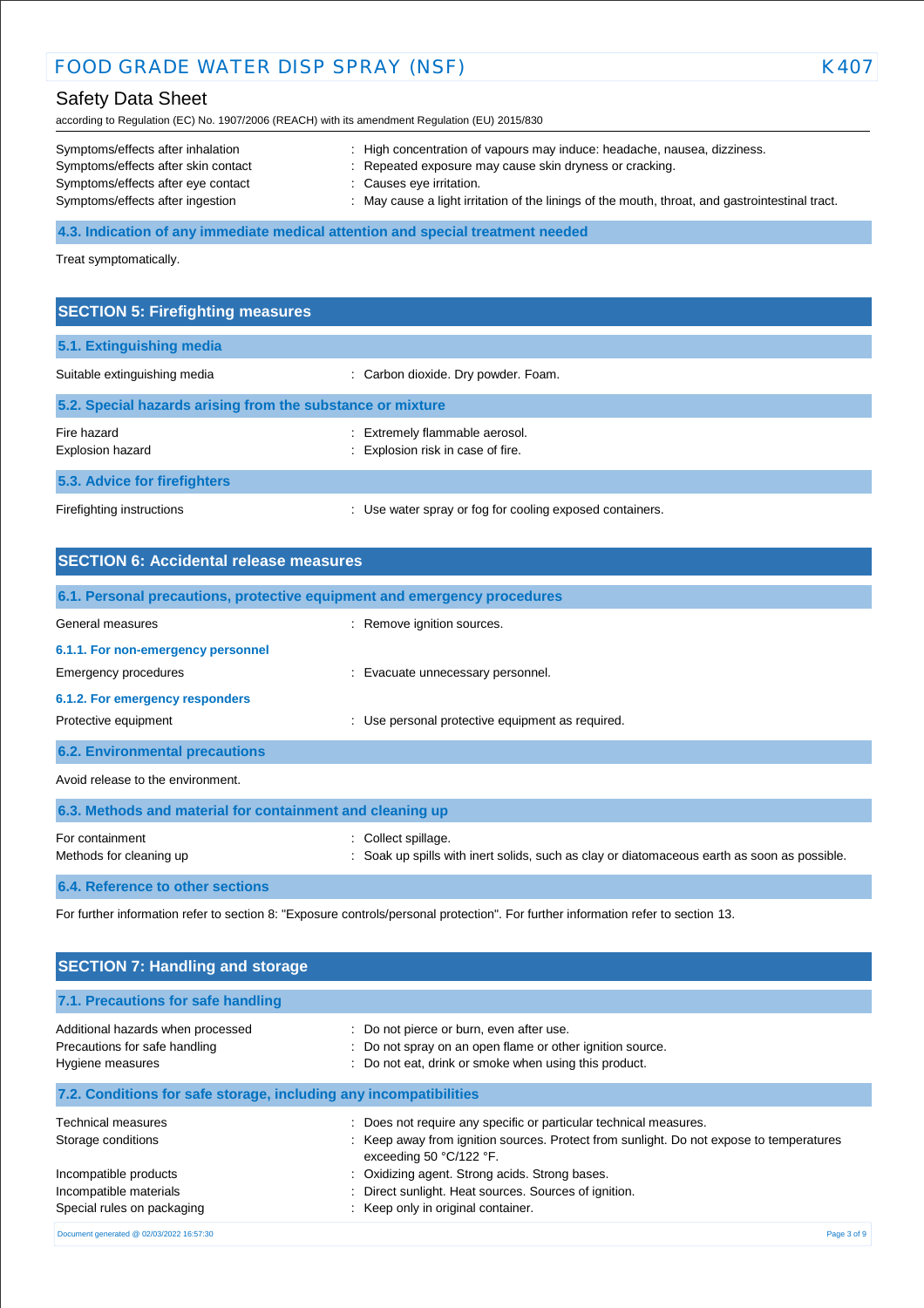# Safety Data Sheet

according to Regulation (EC) No. 1907/2006 (REACH) with its amendment Regulation (EU) 2015/830

#### **7.3. Specific end use(s)**

No additional information available

#### **SECTION 8: Exposure controls/personal protection**

**8.1. Control parameters**

**8.1.1 National occupational exposure and biological limit values**

| <b>CARBON DIOXIDE (124-38-9)</b>                          |                                                           |  |
|-----------------------------------------------------------|-----------------------------------------------------------|--|
| <b>EU - Indicative Occupational Exposure Limit (IOEL)</b> |                                                           |  |
| Local name                                                | Carbon dioxide                                            |  |
| <b>IOEL TWA</b>                                           | 9000 mg/m <sup>3</sup>                                    |  |
| IOEL TWA [ppm]                                            | 5000 ppm                                                  |  |
| Regulatory reference                                      | COMMISSION DIRECTIVE 2006/15/EC                           |  |
| <b>Ireland - Occupational Exposure Limits</b>             |                                                           |  |
| Local name                                                | Carbon dioxide                                            |  |
| OEL TWA [1]                                               | 9000 mg/m <sup>3</sup>                                    |  |
| OEL TWA [2]                                               | 5000 ppm                                                  |  |
| OEL STEL                                                  | 27000 mg/m <sup>3</sup>                                   |  |
| OEL STEL [ppm]                                            | 15000 ppm                                                 |  |
| Regulatory reference                                      | Code of Practice for the Chemical Agents Regulations 2018 |  |
| <b>United Kingdom - Occupational Exposure Limits</b>      |                                                           |  |
| Local name                                                | Carbon dioxide                                            |  |
| WEL TWA (OEL TWA) [1]                                     | $9150$ mg/m <sup>3</sup>                                  |  |
| WEL TWA (OEL TWA) [2]                                     | 5000 ppm                                                  |  |
| WEL STEL (OEL STEL)                                       | 27400 mg/m <sup>3</sup>                                   |  |
| WEL STEL (OEL STEL) [ppm]                                 | 15000 ppm                                                 |  |
| Regulatory reference                                      | EH40/2005 (Third edition, 2018). HSE                      |  |

#### **8.1.2. Recommended monitoring procedures**

No additional information available

#### **8.1.3. Air contaminants formed**

No additional information available

#### **8.1.4. DNEL and PNEC**

No additional information available

#### **8.1.5. Control banding**

No additional information available

# **8.2. Exposure controls**

#### **8.2.1. Appropriate engineering controls**

No additional information available

#### **8.2.2. Personal protection equipment**

#### **8.2.2.1. Eye and face protection**

**Eye protection:**

Not required for normal conditions of use

Document generated @ 02/03/2022 16:57:30 Page 4 of 9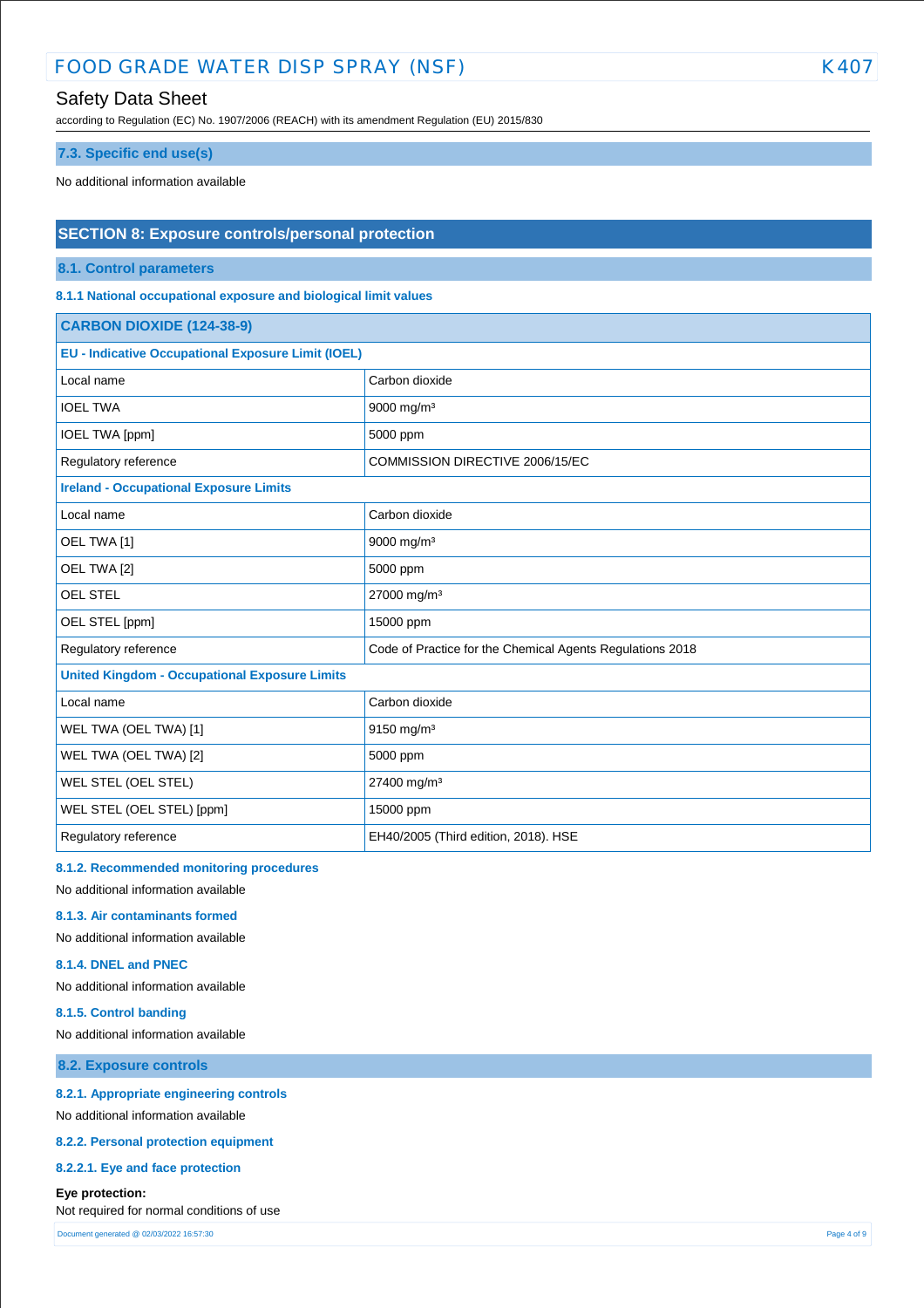# Safety Data Sheet

according to Regulation (EC) No. 1907/2006 (REACH) with its amendment Regulation (EU) 2015/830

#### **8.2.2.2. Skin protection**

#### **Skin and body protection:**

Not required for normal conditions of use

#### **Hand protection:**

In case of repeated or prolonged contact wear gloves

#### **Other skin protection**

**Materials for protective clothing:** Not required for normal conditions of use

**8.2.2.3. Respiratory protection**

# **Respiratory protection:**

Not required for normal conditions of use

#### **8.2.2.4. Thermal hazards**

No additional information available

#### **8.2.3. Environmental exposure controls**

No additional information available

### **SECTION 9: Physical and chemical properties**

#### **9.1. Information on basic physical and chemical properties**

| Physical state                                  | Liquid            |
|-------------------------------------------------|-------------------|
| Appearance                                      | Aerosol.          |
| Colour                                          | Colourless.       |
| Odour                                           | odourless.        |
| Odour threshold                                 | No data available |
| рH                                              | No data available |
| Relative evaporation rate (butylacetate=1)      | No data available |
| Melting point                                   | No data available |
| Freezing point                                  | No data available |
| Boiling point                                   | No data available |
| Flash point                                     | No data available |
| Auto-ignition temperature                       | No data available |
| Decomposition temperature                       | No data available |
| Flammability (solid, gas)                       | No data available |
| Vapour pressure                                 | No data available |
| Relative vapour density at 20 °C                | No data available |
| Relative density                                | 0.81              |
| Solubility                                      | No data available |
| Partition coefficient n-octanol/water (Log Pow) | No data available |
| Viscosity, kinematic                            | No data available |
| Viscosity, dynamic                              | No data available |
| Explosive properties                            | No data available |
| Oxidising properties                            | No data available |
| <b>Explosive limits</b>                         | No data available |

#### **9.2. Other information**

No additional information available

# **SECTION 10: Stability and reactivity**

#### **10.1. Reactivity**

Pressurised container: May burst if heated.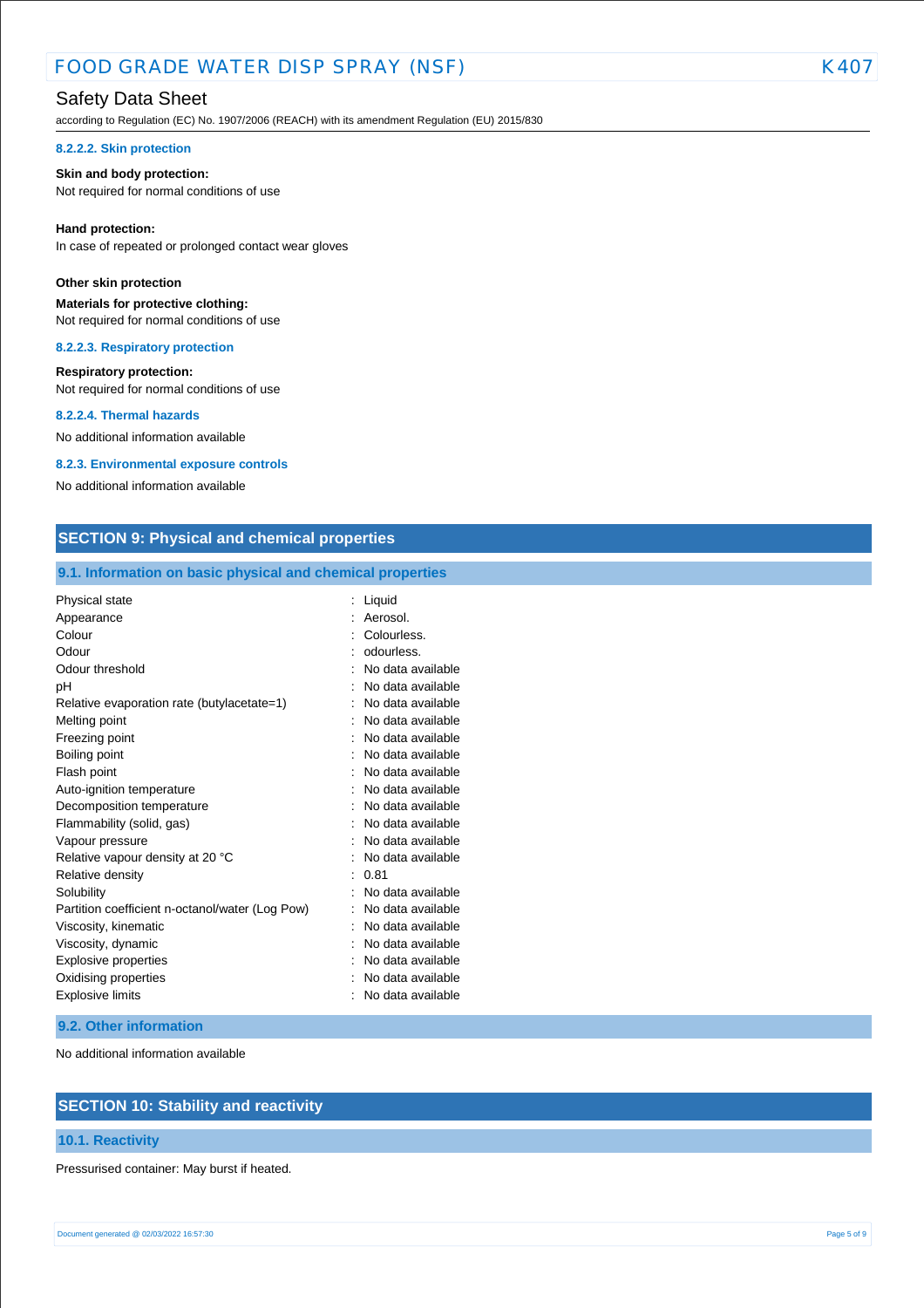# Safety Data Sheet

according to Regulation (EC) No. 1907/2006 (REACH) with its amendment Regulation (EU) 2015/830

| <b>10.2. Chemical stability</b>          |
|------------------------------------------|
| Stable under normal conditions.          |
| 10.3. Possibility of hazardous reactions |
| No additional information available      |
| 10.4. Conditions to avoid                |
| Direct sunlight. Heat. Open flame.       |
| 10.5. Incompatible materials             |
| No additional information available      |
| 10.6. Hazardous decomposition products   |

No additional information available

# **SECTION 11: Toxicological information**

# **11.1 Information on toxicological effects**

| Acute toxicity (oral)             | : Not classified |
|-----------------------------------|------------------|
| Acute toxicity (dermal)           | : Not classified |
| Acute toxicity (inhalation)       | : Not classified |
| Skin corrosion/irritation         | : Not classified |
| Serious eye damage/irritation     | : Not classified |
| Respiratory or skin sensitisation | : Not classified |
| Germ cell mutagenicity            | : Not classified |
| Carcinogenicity                   | : Not classified |
| Reproductive toxicity             | : Not classified |
| STOT-single exposure              | : Not classified |
| STOT-repeated exposure            | : Not classified |
| Aspiration hazard                 | : Not classified |
|                                   |                  |
| Vaporizer                         | Aerosol          |

| <b>SECTION 12: Ecological information</b>                                                                                                                                                                    |
|--------------------------------------------------------------------------------------------------------------------------------------------------------------------------------------------------------------|
| 12.1. Toxicity                                                                                                                                                                                               |
| : Not classified<br>Hazardous to the aquatic environment, short-term<br>(acute)<br>Hazardous to the aquatic environment, long-term<br>: May cause long lasting harmful effects to aquatic life.<br>(chronic) |
| 12.2. Persistence and degradability                                                                                                                                                                          |
| No additional information available                                                                                                                                                                          |
| 12.3. Bioaccumulative potential                                                                                                                                                                              |
| No additional information available                                                                                                                                                                          |
| 12.4. Mobility in soil                                                                                                                                                                                       |
| No additional information available                                                                                                                                                                          |
| 12.5. Results of PBT and vPvB assessment                                                                                                                                                                     |
| No additional information available                                                                                                                                                                          |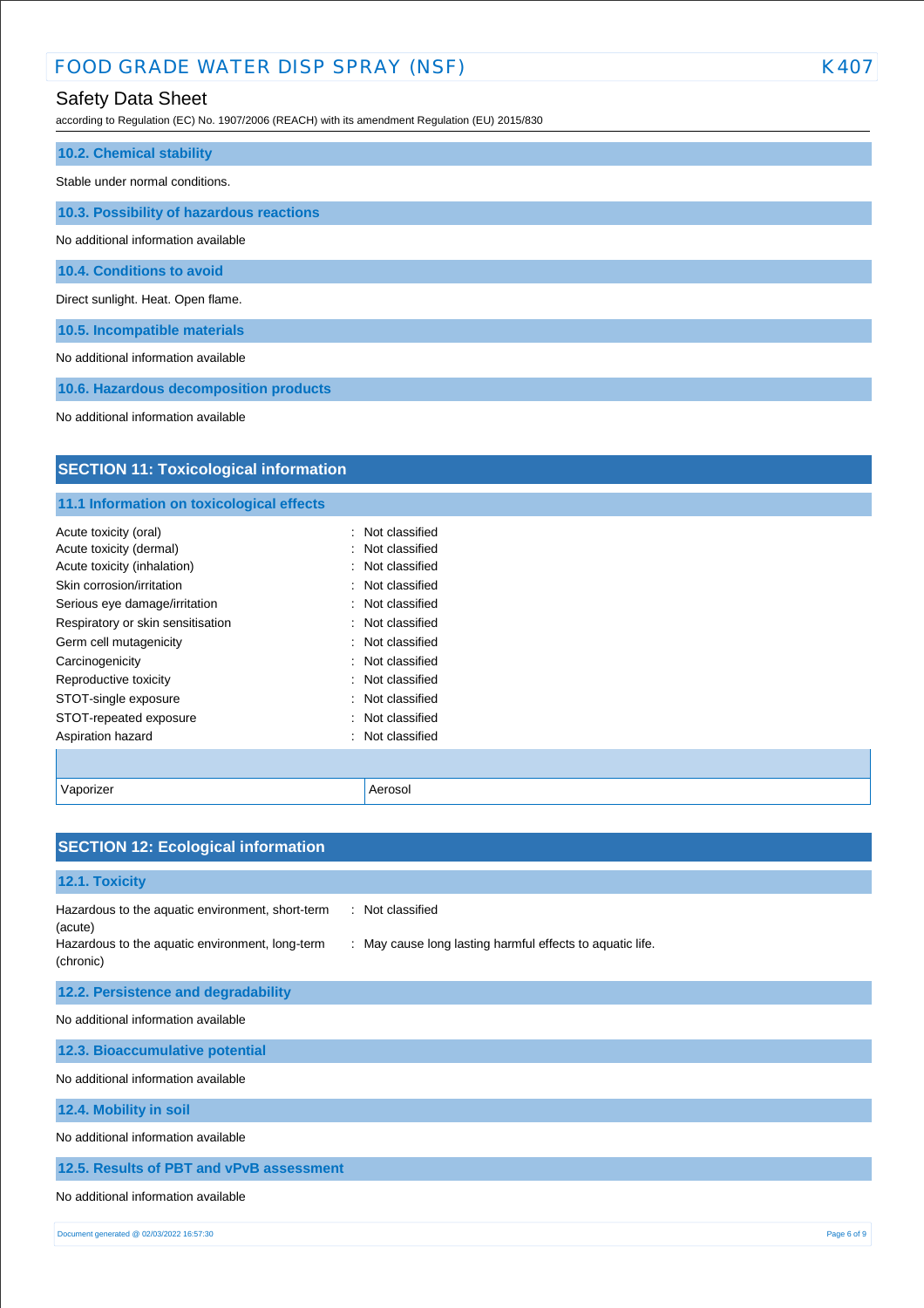# Safety Data Sheet

according to Regulation (EC) No. 1907/2006 (REACH) with its amendment Regulation (EU) 2015/830

#### **12.6. Other adverse effects**

No additional information available

# **SECTION 13: Disposal considerations**

#### **13.1. Waste treatment methods**

Product/Packaging disposal recommendations : Do not pierce or burn, even after use.

# **SECTION 14: Transport information**

#### In accordance with ADR / IMDG / IATA

| 14.1 UN number                        |                                    |
|---------------------------------------|------------------------------------|
| UN-No. (ADR)                          | $\therefore$ UN 1950               |
| UN-No. (IMDG)                         | : UN 1950                          |
| UN-No. (IATA)                         | : UN 1950                          |
| 14.2. UN proper shipping name         |                                    |
| Proper Shipping Name (ADR)            | : AEROSOLS                         |
| Proper Shipping Name (IMDG)           | : AEROSOLS                         |
| Proper Shipping Name (IATA)           | : Aerosols, flammable              |
| Transport document description (ADR)  | : UN 1950 AEROSOLS, 2.1, (D)       |
| Transport document description (IMDG) | : UN 1950 AEROSOLS, 2.1            |
| Transport document description (IATA) | : UN 1950 Aerosols, flammable, 2.1 |

#### **14.3. Transport hazard class(es)**

# **ADR** Transport hazard class(es) (ADR) : 2.1 Danger labels (ADR) : 2.1 **IMDG** Transport hazard class(es) (IMDG) : 2.1 Danger labels (IMDG)  $\qquad \qquad$  : 2.1



:

**IATA** Transport hazard class(es) (IATA) : 2.1<br>Danger labels (IATA) : 2.1 Danger labels (IATA)

# :

# **14.4. Packing group**

Packing group (ADR) **in the case of the case of the case of the case of the case of the case of the case of the case of the case of the case of the case of the case of the case of the case of the case of the case of the ca** Packing group (IMDG) **in the case of the case of the case of the case of the case of the case of the case of the case of the case of the case of the case of the case of the case of the case of the case of the case of the c** Packing group (IATA) **in the case of the case of the case of the case of the case of the case of the case of the case of the case of the case of the case of the case of the case of the case of the case of the case of the c**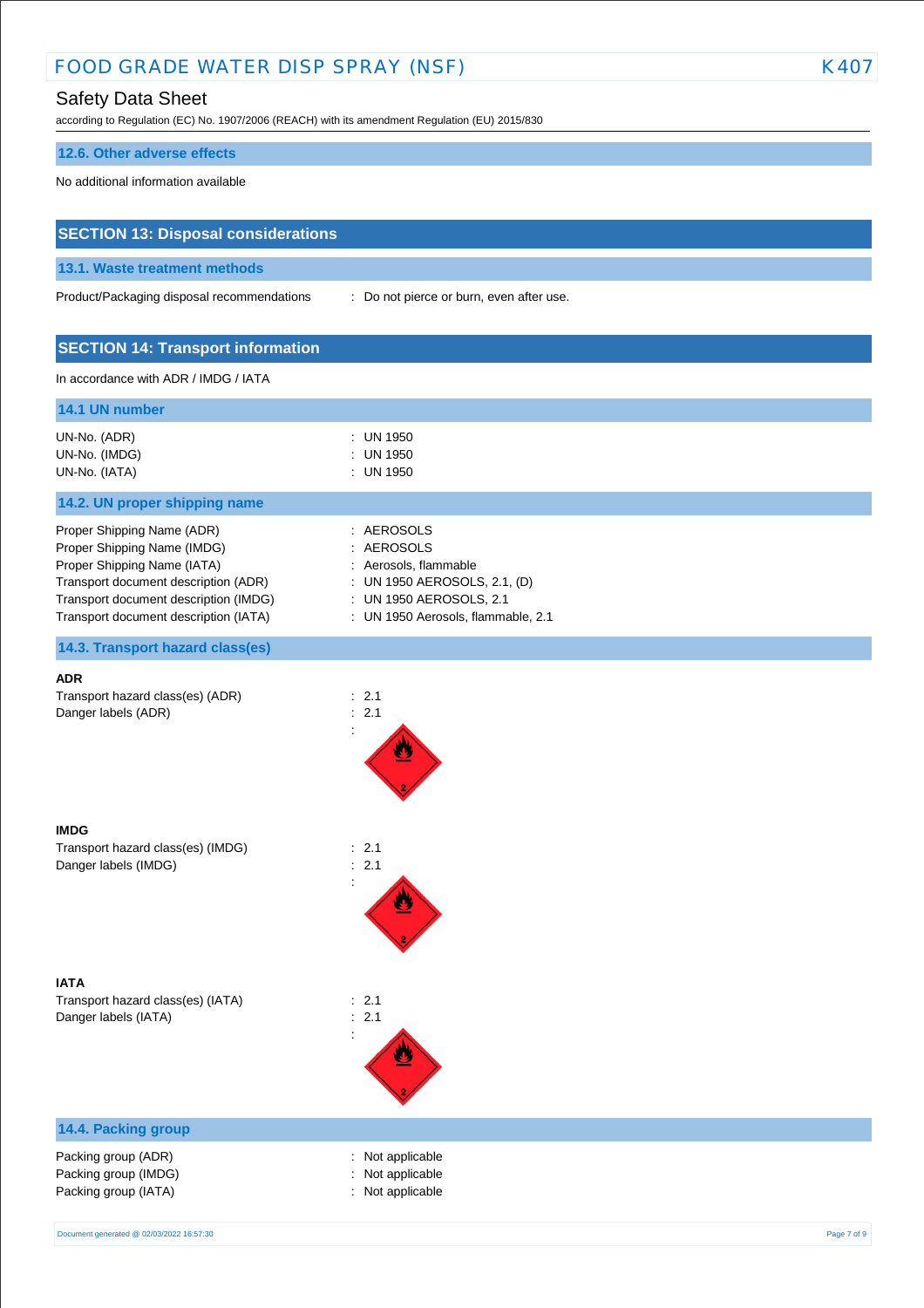# Safety Data Sheet

according to Regulation (EC) No. 1907/2006 (REACH) with its amendment Regulation (EU) 2015/830

| <b>14.5. Environmental hazards</b>                                                     |                                          |
|----------------------------------------------------------------------------------------|------------------------------------------|
| Dangerous for the environment                                                          | : No                                     |
| Marine pollutant                                                                       | : No                                     |
| Other information                                                                      | : No supplementary information available |
| 14.6. Special precautions for user                                                     |                                          |
| <b>Overland transport</b>                                                              |                                          |
| Classification code (ADR)                                                              | : 5F                                     |
| Special provisions (ADR)                                                               | 190, 327, 344, 625                       |
| Limited quantities (ADR)                                                               | 11                                       |
| Excepted quantities (ADR)                                                              | $\mathbf{E}$ = E0                        |
| Packing instructions (ADR)                                                             | : P207, LP200                            |
| Special packing provisions (ADR)                                                       | $:$ PP87, RR6, L2                        |
| Mixed packing provisions (ADR)                                                         | :MP9                                     |
| Transport category (ADR)                                                               | $\therefore$ 2                           |
| Special provisions for carriage - Packages (ADR)                                       | : V14                                    |
| Special provisions for carriage - Loading, unloading : CV9, CV12<br>and handling (ADR) |                                          |
| Special provisions for carriage - Operation (ADR)                                      | $\therefore$ S2                          |
| Tunnel restriction code (ADR)                                                          | : D                                      |
| Transport by sea                                                                       |                                          |
| Special provisions (IMDG)                                                              | : 63, 190, 277, 327, 344, 959            |
| Limited quantities (IMDG)                                                              | SP277                                    |
| Excepted quantities (IMDG)                                                             | $\therefore$ EO                          |
| Packing instructions (IMDG)                                                            | : P207, LP200                            |
| Special packing provisions (IMDG)                                                      | $:$ PP87, L2                             |
| EmS-No. (Fire)                                                                         | $: F-D$                                  |
| EmS-No. (Spillage)                                                                     | $: S-U$                                  |
| Stowage category (IMDG)                                                                | : None                                   |
| Air transport                                                                          |                                          |
| PCA Excepted quantities (IATA)                                                         | $\pm 50$                                 |
| PCA Limited quantities (IATA)                                                          | : Y203                                   |
| PCA limited quantity max net quantity (IATA)                                           | : 30kgG                                  |
| PCA packing instructions (IATA)                                                        | 203                                      |
| PCA max net quantity (IATA)                                                            | $: 75$ kg                                |
| CAO packing instructions (IATA)                                                        | : 203                                    |
| CAO max net quantity (IATA)                                                            | 150kg                                    |
| Special provisions (IATA)                                                              | : A145, A167, A802                       |
| ERG code (IATA)                                                                        | : 10L                                    |
| 14.7. Transport in bulk according to Annex II of Marpol and the IBC Code               |                                          |

IBC code : Not applicable.

# **SECTION 15: Regulatory information**

# **15.1. Safety, health and environmental regulations/legislation specific for the substance or mixture**

#### **15.1.1. EU-Regulations**

Contains no REACH substances with Annex XVII restrictions

Contains no substance on the REACH candidate list

Contains no REACH Annex XIV substances

Contains no substance subject to Regulation (EU) No 649/2012 of the European Parliament and of the Council of 4 July 2012 concerning the export and import of hazardous chemicals.

Contains no substance subject to Regulation (EU) No 2019/1021 of the European Parliament and of the Council of 20 June 2019 on persistent organic pollutants

Contains no substance subject to Regulation (EU) 2019/1148 of the European Parliament and of the Council of 20 June 2019 on the marketing and use of explosives precursors.